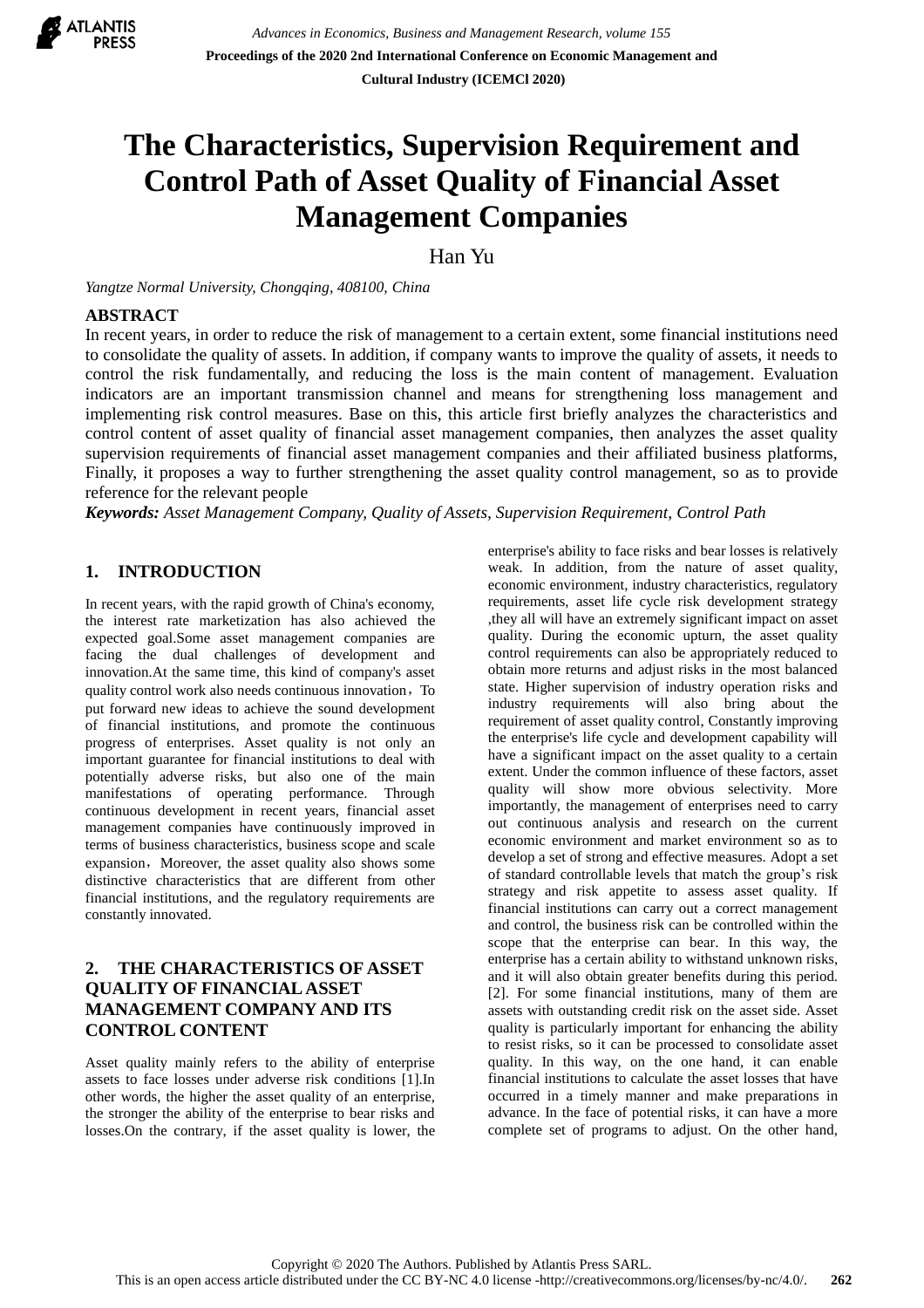financial institutions need to conduct simple assessment and classification of net asset value in accordance with risk exposure and related rules [3].Company need to achieve the scientific and reasonable matching of risk-weighted assets and qualified capital in accordance with the minimum capital leverage ratio and requirements.Some financial institutions can check the effective assessment of related asset risk exposure through the analysis of reserves, so as to reflect the asset quality of financial institutions, and also reflect the management level of asset quality of financial institutions to a certain extent. A qualified financial institution can clearly show its ability to predict and prepare for future economic fluctuations and financial risks. And also will be have both forward-looking and dynamic at the same time.

Generally speaking, financial asset management companies can be classified according to the business model, funding object and customer source. The asset quality of these different financial asset management companies will also have some differences, resulting in different regulatory requirements. From the perspective of asset quality, it is mainly to analyze the asset structure. Financial asset management companies and commercial banks have similar deposits, but they are also somewhat different. The similarities are mainly that the asset structure of financial asset management companies and commercial banks exhibit the same large proportion of financial assets, and risk assets also have similar heights. The difference between financial asset management companies and commercial banks is mainly reflected in the leverage ratio and liquidity risk of financial asset management companies [4].Generally speaking, the liquidity risk of financial asset management companies is more prominent, and the risk of asset impairment is also greater. In addition, from the classification of investment risks, it is also obvious that the difference between financial asset management companies and commercial banks. Financial institutions such as commercial banks have a stable source of deposits and some business funds, The nature of the investment banking business at both ends of the project highlights the diverse nature of the business of its multiple financial platforms. Generally speaking, it is impossible to fully refer to the risk classification of commercial banks for a more scientific asset risk classification. The last point is that on top of the minimum basic requirements, financial asset management companies are more likely to gather operational risks than banks. The minimum capital requirements need to be higher than the capital adequacy ratio requirements of systemically important banks and non-systemically important banks under normal conditions.

#### **3. FINANCIAL ASSET MANAGEMENT COMPANY AND ITS SUBSIDIARY BUSINESS PLATFORM ASSET QUALITY REGULATORY REQUIREMENTS**

The establishment of a financial asset management company was to provide a more targeted policy agency for

the disposal of state-owned commercial banks and the stripping of non-performing assets. With the continuous development in recent years, the financial management asset company has developed into a diversified financial holding group. From the perspective of management requirements, the regulatory agencies not only effectively monitor the asset quality of financial asset management companies and their subsidiary business platforms from a single legal person perspective. More importantly, this kind of supervision system has also effectively supervised other asset management from the group perspective [5]. Among them, the regulatory agency and the regulatory caliber are different, resulting in different regulatory requirements. Differentiated regulatory requirements actually mean that within a financial asset management company, there is no more uniform asset quality assessment standard. But for different situations and different risks, supervise the quality control within the asset group.

First, it is not difficult to see from the analysis of the regulatory body that for financial asset management companies, the China Banking Regulatory Commission mainly supervises financial asset management companies based on the relevant regulatory reporting indicator system. In these documents, the regulatory indicators are clearly divided into three categories: monitoring, detection and guidance. Among them, the monitoring indicators are mainly in the supervision of unexpected loss management and risk control. Another type of management literature focuses on improving risk management and control processes and the comprehensive use of capital management and consolidated supervision tools.AT last, different enterprises have different evaluation indexes, strengthening internal transaction management, emphasizing risks that are more important than formalities and monitoring.

Second, there are also obvious clues in terms of regulatory calibers. The CBRC is concerned about financial holding groups controlled by financial asset management companies. It is mainly regulated according to three calibers, which are company caliber, merged caliber and subsidiary caliber. According to different classifications, it is divided into monitoring indicators, detection indicators and guidance indicator. Among them, the monitoring indicators are mainly for some important monitoring work, mainly from the company caliber and merger caliber. Supervise mainly from the company caliber and merger caliber, to achieve one multi-faceted at a time, The multi-angle financial asset management company supervision system requires a corresponding degree of understanding of the operating activities of the subsidiary business platform. For example, both qualified capital and minimum capital need to monitor the capital management of financial asset management companies from the perspective of merger and parent company. Or liquidity management also requires a relatively complete short-term repayment ability monitoring of the company from the merger caliber and the parent company caliber [6]. In addition, the monitoring standard is to manage the